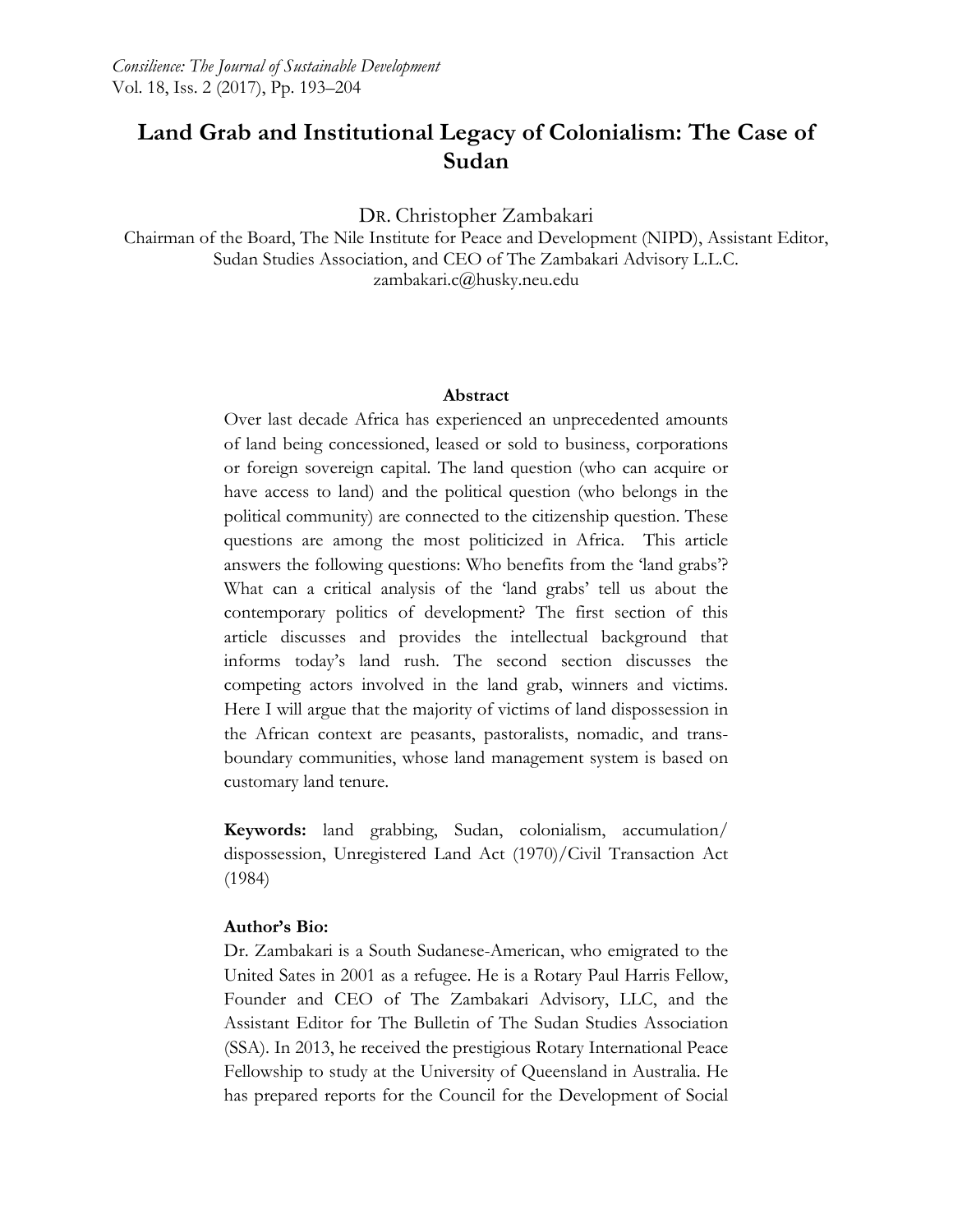Science Research in Africa (CODESRIA), Berghof Foundation, consulted and contributed to the United Nations Development Programme (UNDP) commissioned reports on anti-corruption initiatives in East and Southern Africa as well as infrastructures for peace. His specialization is in international law and security, political reform and socio-economic development, governance and democracy, nation and state-building processes in Africa and in the Middle East. His work has been published in law, economic, and public policy journals.

This article is developed based on a previous short manuscript published by the New African in ZAMBAKARI, C. 2015. Sudan: Land grabbing and displacements. *New African* 34-35. That article forms the basis of this manuscript.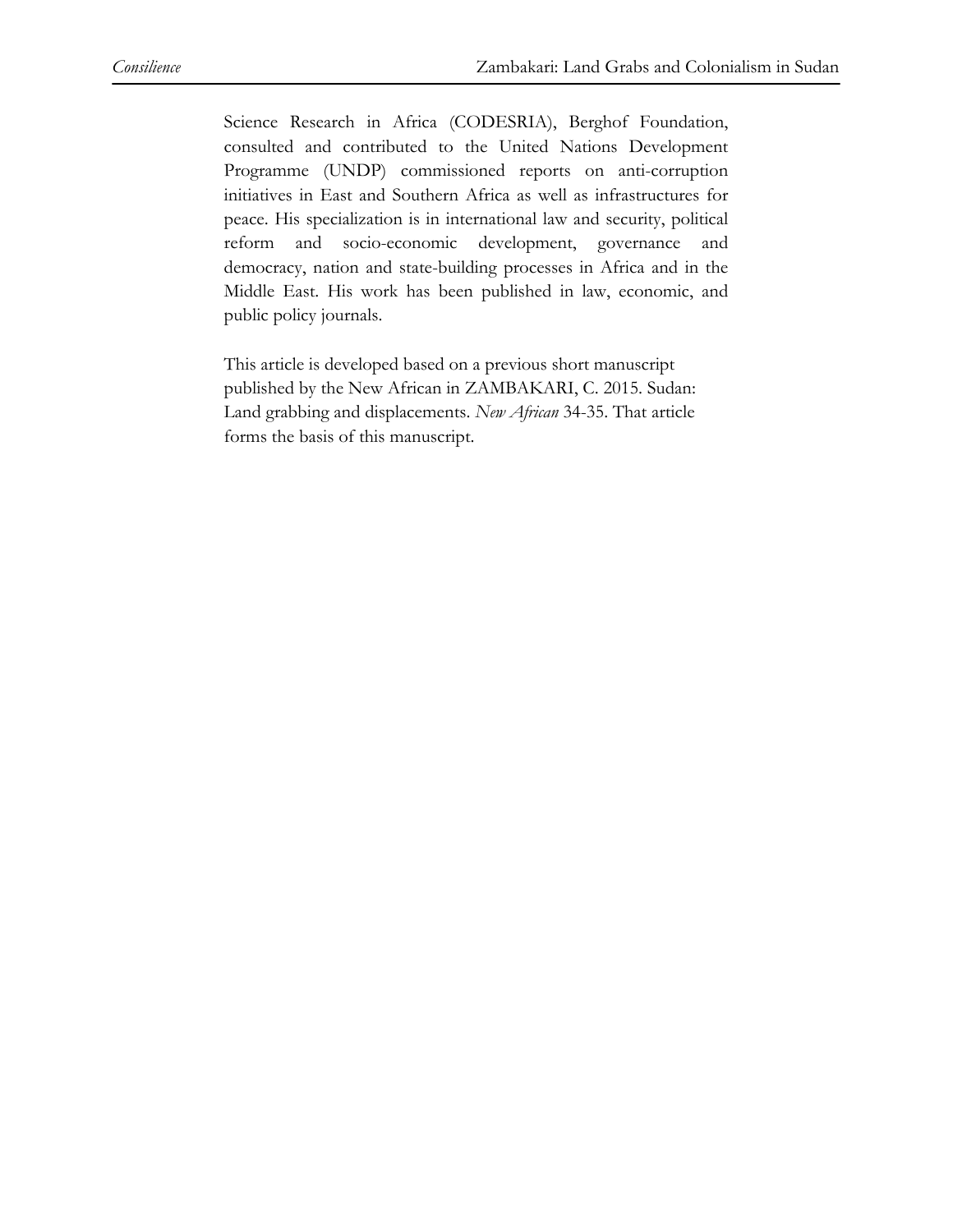#### **I. Introduction**

 

Over last decade Africa has experienced an unprecedented amounts of land being concessioned, leased or sold to business, corporations or foreign sovereign capital. The land question (who can acquire or have access to land) and the political question (who belongs in the political community) are connected to the citizenship question. These questions are among the most politicized in Africa. This article answers the following questions: Who benefits from the 'land grabs'? What can a critical analysis of the 'land grabs' tell us about the contemporary politics of development? The first section of this article discusses and provides the intellectual background that informs today's land rush.

The second section discusses the competing actors involved in the land grab, winners and victims. Here I will argue that the majority of victims of land dispossession in the African context are peasants, pastoralists, nomadic, and trans-boundary communities, whose land management system is based on customary land tenure. These groups constitute the vast majority of the population in many countries. They have been left landless in the face of an increasing marketization, commodification, and the privatization of land.

The third section uses critical analysis to provide an insight into the case of Sudan where modernization of agriculture, privatization of land, undertaken by the government has left a large segment of the population landless, evicted, and forcefully displaced. While there is a renewed scholarly interest in land grabbing, the phenomena itself, characterized by an acquisition of land through dispossession, is not new. The next section discusses the legacy of colonial governance, and its accumulation through dispossession.

## **II. Legacy of Colonialism and Accumulation Through Dispossession**

Over last decade we have witnessed unprecedented amounts of land being concessioned, leased or sold by countries in the global south. According to an OXFAM Report: "In developing countries, as many as 227 million hectares of land – an area the size of Western Europe – has been sold or leased since 2001, mostly to international investors."1 From the Americas to Africa, more peasants are being

<sup>1</sup> OXFAM 2011. Land and Power: The growing scandal surrounding the new wave of investments in land. *151 Oxfam Briefing Paper.* Oxford, UK Oxfam. Accessible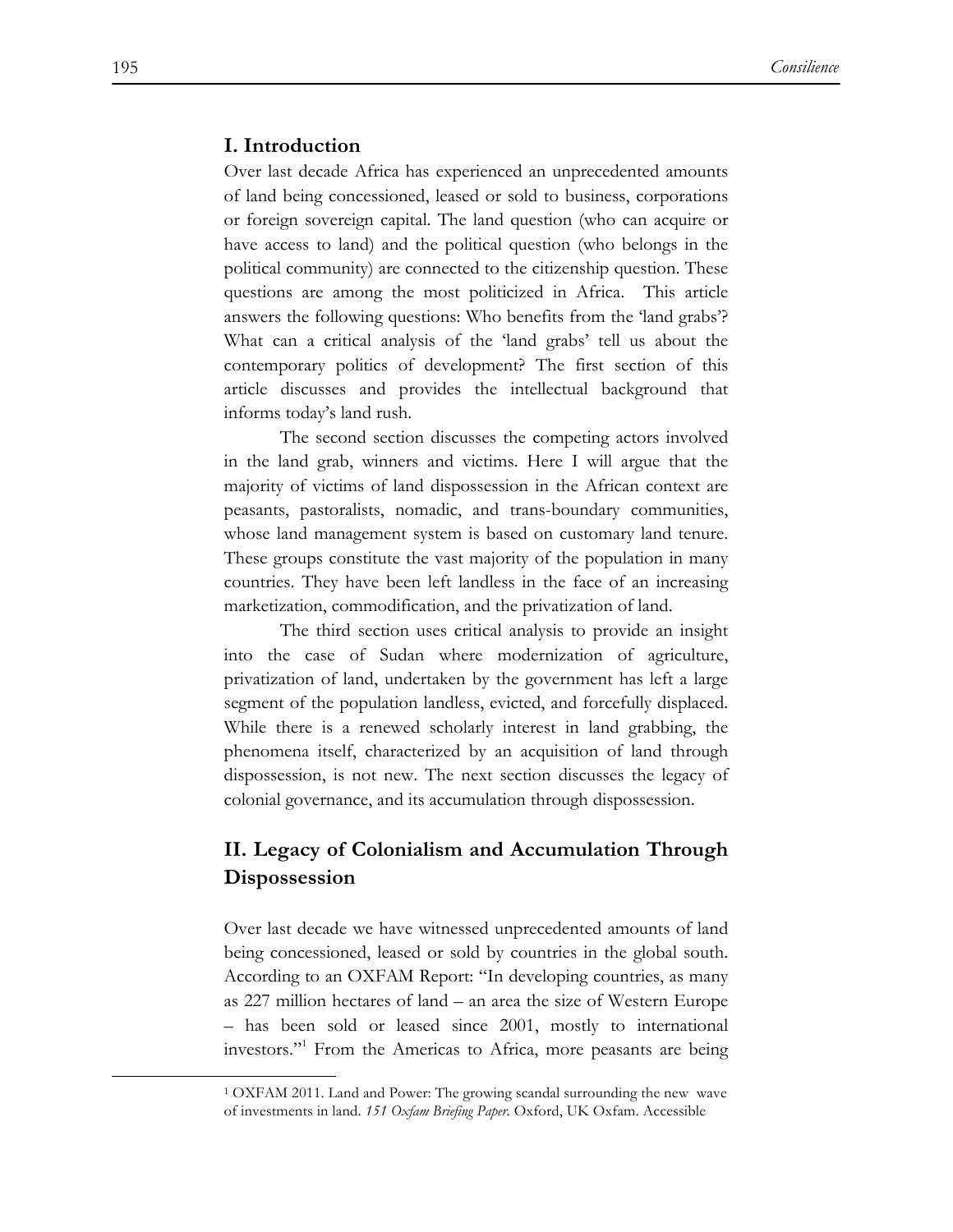forcefully evicted from land. These dispossessions are justified in development terms, increased productivity, mechanized farming to feed more people, job creation, and attract foreign direct investment. The assumption is that leasing or selling land to investors who bring in foreign capital will create jobs and help the host country. In the African or Latin/South Central American context, there haven't been many studies which have shown the benefits to society of land concessioned to investors. Instead there have been many studies critical of land deals and the negative effect they cause to local communities. This justification, modernization of the economy, lies in the colonial discourse of conquest, which set in motion accumulation through dispossession few centuries back.

The conquest of the Americas went hand in hand with a discourse on the nature of those that lived on the continent.<sup>2</sup> In a famous U.S. Supreme Court case, Johnson v. M'Intosh  $(1823)$ , the future of American Indians was sealed and their citizenship and access to land was locked in law. The court authorized the expropriation of land and extinguished the Indian title of occupancy. The reasoning of the court was informed by debates and discussions driven by the Salamanca School in Spain.<sup>4</sup> In justifying dispossession of land, Justice Marshall wrote: "To leave them in possession of their country, was to leave the country a wilderness; to govern them as a distinct people, was impossible."<sup>5</sup> The logic informing the decision was framed in development discourse. According to this reasoning, leaving Indians in possession of land was to render the land unproductive. There was only one way to deal with Amerindians, land deprivation through forceful removal. Given the resistance to this policy the inevitable outcome was genocide because the Indian was 'fierce' and a 'savage' who could not cohabitate with the 'civilized' settler. In addressing the relationship between political power and the rights obtained through conquest, Marshall wrote: "conquest gives a title which the Courts of the conqueror cannot deny"6 and made his statement more clear when he explained how

<u> 1989 - Andrea Santa Andrea Andrea Andrea Andrea Andrea Andrea Andrea Andrea Andrea Andrea Andrea Andrea Andr</u>

4PAGDEN, A. 1982. *The Fall of Natural Man: The American Indian and the Origins of Comparative Ethnology,* New York, Cambridge University Press.

from

<sup>&</sup>lt;http://www.oxfam.org/sites/www.oxfam.org/files/file\_attachments/bp151 land-power-rights-acquisitions-220911-en\_4.pdf>.

<sup>2</sup> PAGDEN, A. 1982. *The Fall of Natural Man: The American Indian and the Origins of Comparative Ethnology,* New York, Cambridge University Press.

<sup>3</sup> 1823. Thomas Johnson and Graham's Lessee v. William M'Intosh. 21 U.S. 543.

<sup>5</sup> 1823. Thomas Johnson and Graham's Lessee v. William M'Intosh. 21 U.S. 543. 6Ibid.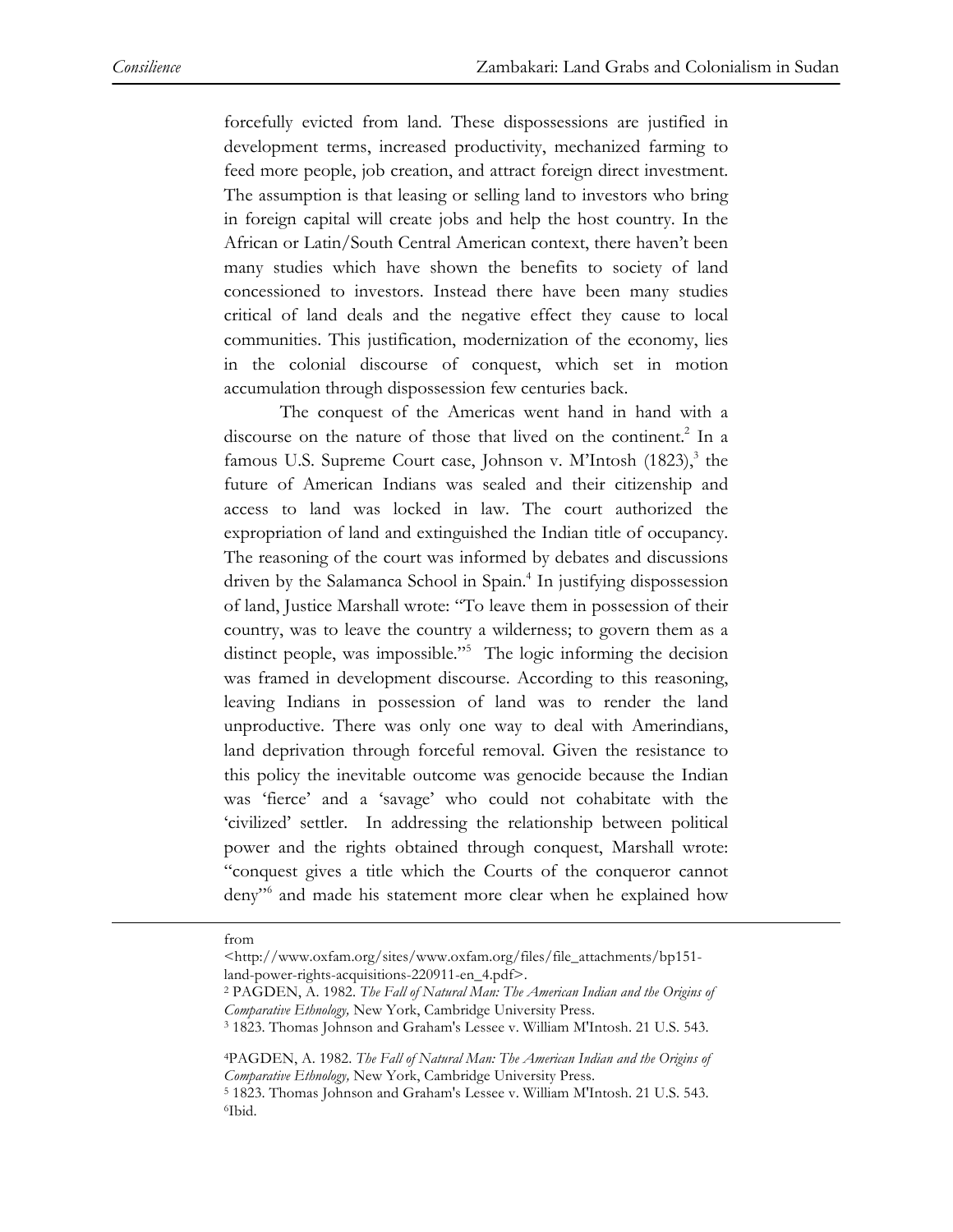this right was maintained when he noted: "title by conquest is acquired and maintained by force."<sup>7</sup>

Colonial governance in Africa, with its civilizing and modernizing discourse, had a contradictory outcome on the ground. According to Nyong'o, modernization combined constructive (wealth accumulation and increased productivity), with destruction, reducing labor to the state of a commodity sold on the market, often destroying the natural ecological basis needed for the reproduction of life and production – and polarizing the distribution of wealth on a global level."8

The shift from the Americas passing through India and later Africa saw another shift in colonial governmentality.<sup>9</sup> In the African context, Martin Chanock notes that "The colonial state brought immensely far reaching changes to colonised peoples which undermined their structures of authority; their relationships to land; their relationships to other peoples; gender and generational relationships in their communities; and usually completely changed the economic world within which they lived."10 Further south, General Ian Smuts, the ideological architect of apartheid, made the case for apartheid by framing his argument in civilizational and development discourse. He wrote that "what is urgently wanted is the settlement of a white population, able and competent to undertake the task of development, and finally to conquer and hold this continent for European civilization." <sup>11</sup> One of the gravest crimes of apartheid was contained in several legal acts. This included the infamous pass laws and the Group Areas Act. However, it was the Land Acts which led to the dispossession of land from Black South

 

<sup>7</sup> Ibid.

<sup>8</sup> Peter Anyang' Nyong'o, "The Land Question, Land Grabbing and Agriculture in Africa," *CODESRIA Bulletin*, no. 3 & 4, (2013): 26.

<sup>9</sup> I used this term in its broadest sense as articulated by Michel Foucault to include a technology of rule, employed by a state to exercise control over territory, populace. This includes governance, the structure of power, and how a state governs.

<sup>10</sup> Martin Chanock, "Constitutionalism and the 'Customary'." University of Pretoria,

http://web.up.ac.za/sitefiles/file/47/15338/Constitutionalism%20and%20the%20 %E2%80%98Customary%E2%80%99%20Chanock.pdf.

<sup>11</sup> Jan Christiaan Smuts, *Africa and Some World Problems: Including the Rhodes Memorial Lectures Delivered in Michaelmas Term, 1929* (Oxford, UK: The Clarendon Press, 1930).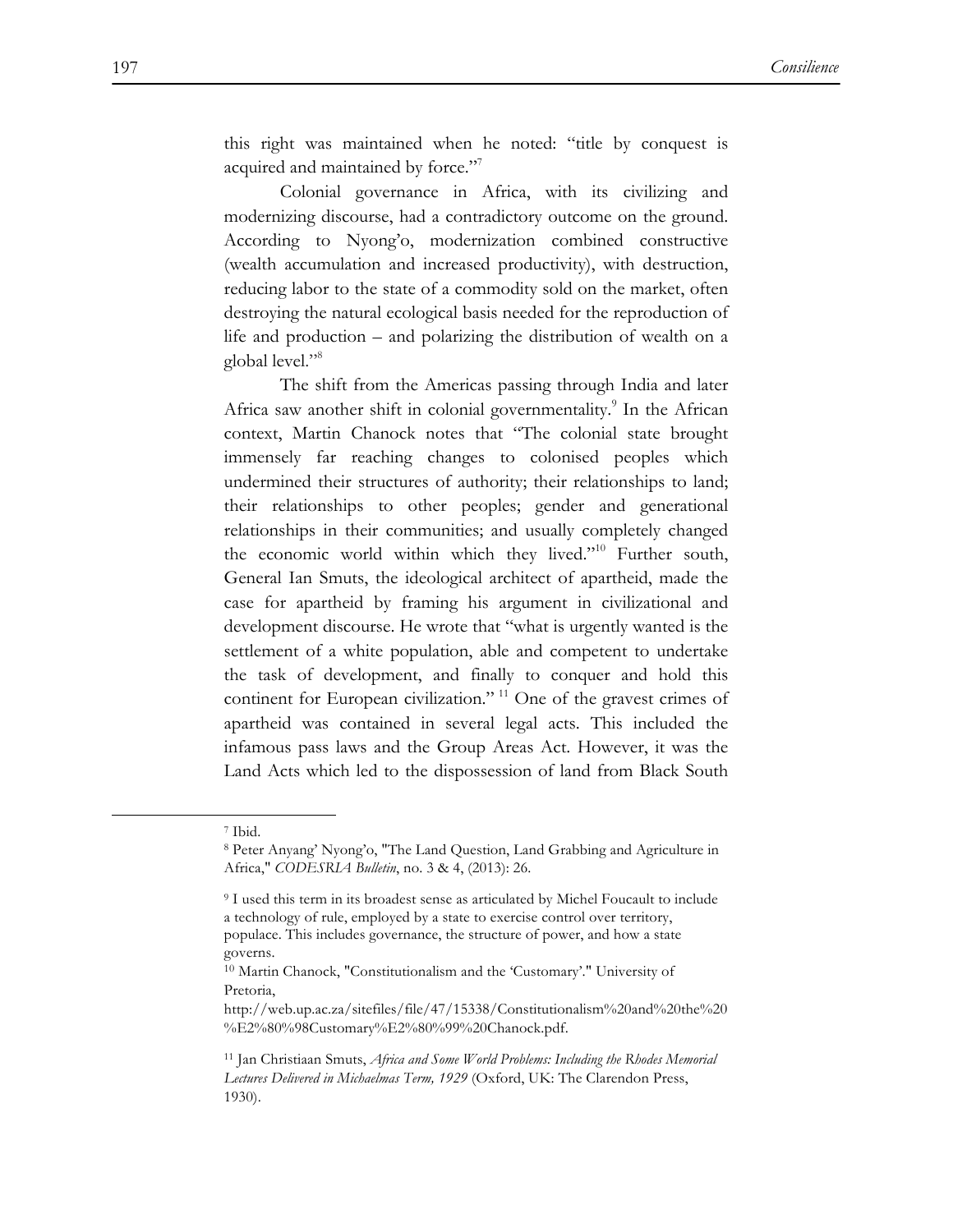Africans. The combined force of these acts led to forceful removal and displacement of millions of South Africans. Mamdani notes that under the apartheid regime, an estimated "3.5 million people were forcibly removed from their communities"<sup>12</sup> between 1960 and 1982. The legacy of those removals and dispossession are still haunting South Africa today.

Today, the land grab phenomenon is also presented as way to modernize agriculture, to develop a country's industries, and framed in "a narrative of promoting Foreign Direct Investment which will stimulate the modernization of the agricultural sector through large scale commercial farming, and thus ensure 'development' and food security."<sup>13</sup> Expropriation then is rationalized through a development discourse. Whereas land acquisition is a global phenomenon, it is particularly more acute in Africa. Of all reported land deals, a total of "948 land acquisitions totaling 134 million hectares are located in Africa."<sup>14</sup> This is a significantly large acquisition when compared with other regions: "43 million hectares reported for Asia, 19 million hectares in Latin America, and 5.4 million hectares in other regions, particularly Eastern Europe and Oceania."15 This rapid land acquisition is driven by a number of factors: governments securing food and fuel exports, Multinational Corporations and financiers speculating on commodities<sup>16</sup> as well as actors interested in natural resource explorations. The confluence of all these factors has generated increased interests in land. With all these factors, rooted in the colonial legacy of conquest, accumulation through dispossession, I will turn my attention to the losers of land grab in the African context, namely, peasants, nomad and pastoral communities, internally displaced population, and migrants who move around in search for a better living condition.

<sup>14</sup> Anseeuw, W., L. Alden Wily, L. Cotula, and M. Taylor. "Land Rights and the Rush for Land: Findings of the Global Commercial Pressures on Land Research Project." edited by Tim Bending and David Wilson. Rome, Italy: The International Land Coalition, CIRAD, and IIED. Accessible from

<sup>12</sup> Mamdani, Mahmood. "A Diminished Truth." In *After the Trc : Reflections on Truth and Reconciliation in South Africa*, edited by Wilmot Godfrey James and Linda Van de Vijver. Athens: Ohio University Press, 2001, page 39.

<sup>13</sup> CODESRIA. "Accumulation by Dispossession, Climate Change and Natural Resources Governance in Africa." Council for the Development of Social Science Research in Africa, http://www.codesria.org/spip.php?article1936.

<sup>&</sup>lt;http://www.landcoalition.org/sites/default/files/publication/1205/ILC%20GS R%20report\_ENG.pdf>, 2012.

<sup>15</sup> Ibid, page 23

<sup>16</sup> Philip, McMichael. "The Land Grab and Corporate Food Regime Restructuring." *The Journal of Peasant Studies* 39, no. 3-4 (2012): 681.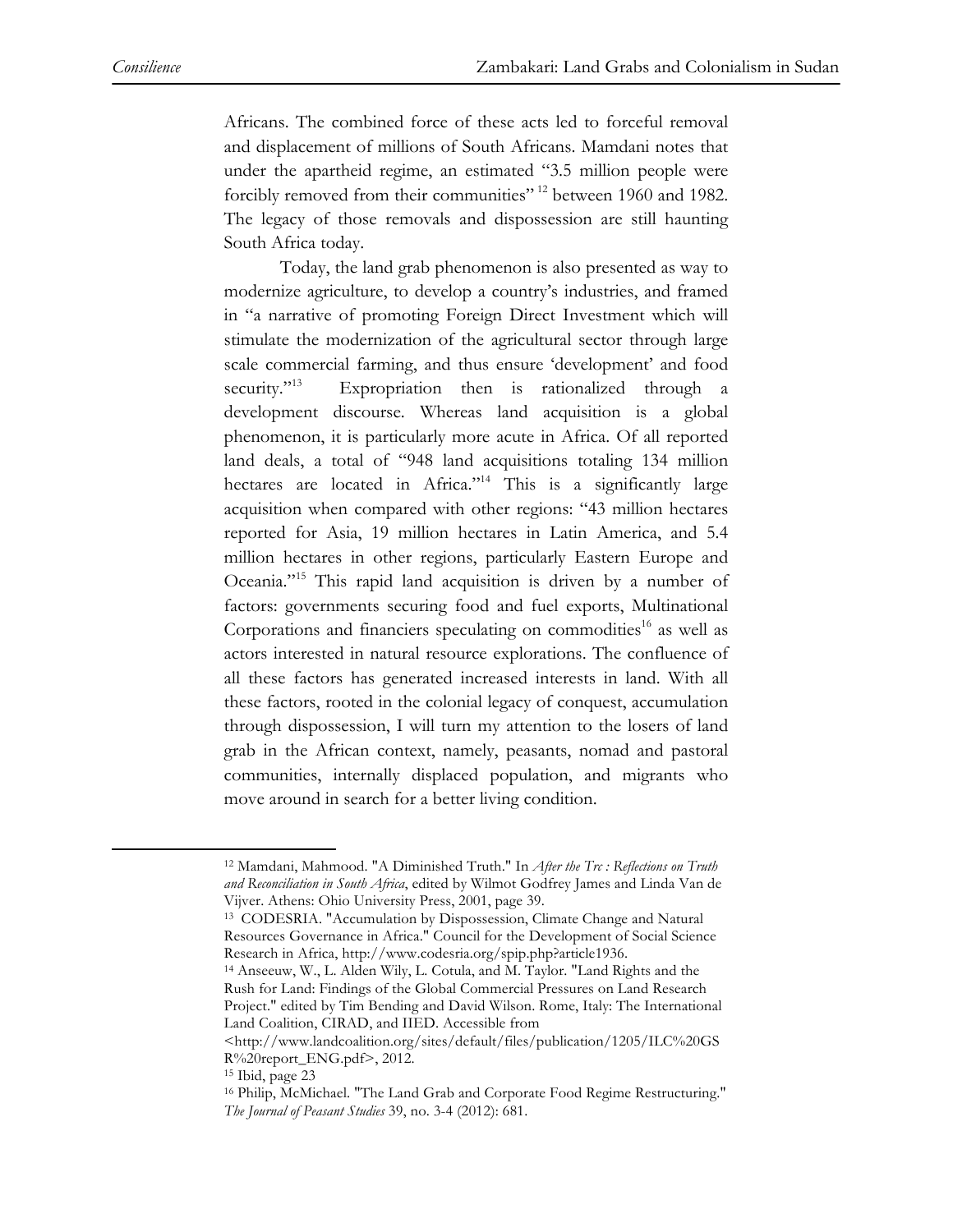### **III. Regimes of Land Tenure: The Case of Sudan**

In many countries around Africa, land has more than economic values to its owners. People's identity is linked to land and acts as a source of livelihood, wealth, social peace, and in some cases hold ceremonial and religious values. For pastoralists and sedentary/agriculturalist communities, and peasant societies, land is key to livelihood. Without it they cannot farm. Without grazing land, pastoral communities cannot feed their animals.<sup>17</sup> The struggle over land is a struggle for a vital source of livelihood. In most countries in Sub-Saharan Africa, two regimes of land tenure can be found, one based on private property rights and the second based on customary rights. The tension between these two regimes produces a minority of winners and a majority of victims (whose land is often dispossessed). Advocates of land titling includes governments, international organizations like International Monetary Funds, World Bank, and local Non-Governmental Organizations (NGOs) like the Land and Equality Movement in Uganda (LEMU) and the Uganda Land Alliance (ULA)<sup>18</sup> as well as investors and Multinational Corporation (MNCs). According to CODESRIA: "Within customary tenure regimes, commons lands are even more vulnerable to expropriation as they are not physically possessed, are deemed to be under-utilized or unutilized, and thus can be expropriated in 'national interest' through government led interventions as part of the 'national development' process."<sup>19</sup> On the one hand, the state wants land to be titled to facilitate its commodification. On the other hand, we see the mass of peasantry who stand to lose from this very commodification. To lose one's land is to lose one's source of livelihood.

To illustrate the dilemma of the African peasantry, the majority of losers of the land grab, I will analyze the case of Sudan. As Mamdani noted given that the rich whether native or non-native could purchase land anywhere, what then is the reality of the poor

<sup>17</sup> Christopher Zambakari, "Nation and State Building in South Sudan: Violence, Development, and Democracy," *Business, Peace and Sustainable Development 2014,* no. 3 (2014): 164.

<sup>18</sup> Mamdani, Mahmood. "The Contemporary Ugandan Discourse on Customary Tenure: Some Theoretical Considerations." In *Working Paper No. 13*. Kampala, Uganda: Makerere Institute of Social Research: Accessible from <sup>19</sup> CODESRIA. "Accumulation by Dispossession, Climate Change and Natural Resources Governance in Africa." Council for the Development of Social Science Research in Africa, http://www.codesria.org/spip.php?article1936.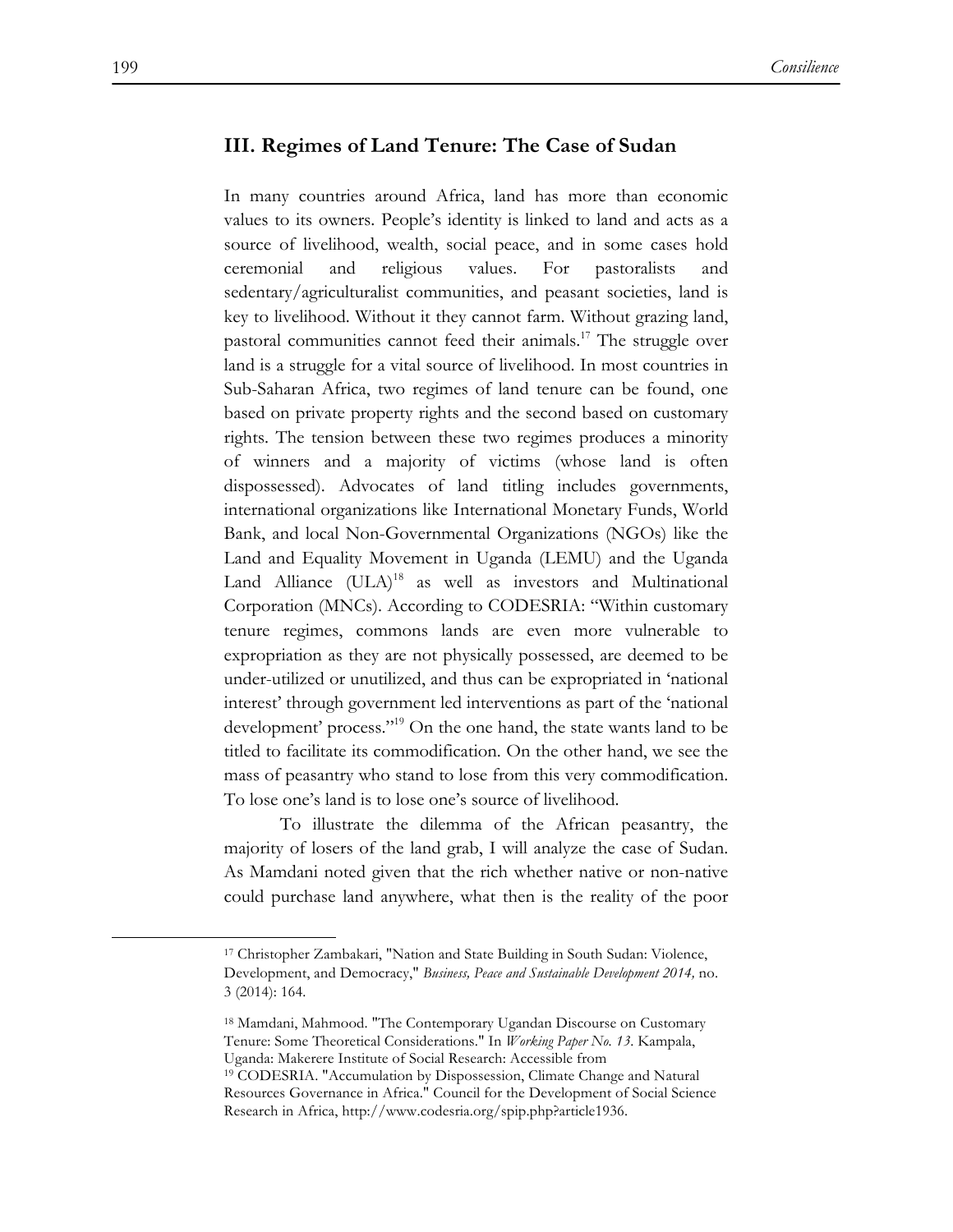peasant? If "you could not afford to buy land in the first place, you could still claim land 'customarily', in your 'home' area, from your 'customary' chief, as a 'customary' right, under 'customary' law".<sup>20</sup> Security of tenure is built into customary law. A peasant doesn't have to have a land title to make a living off the land. It is this security that is eroded by the marketization, privatization, and commodification of land. The outcome of which increasingly leaves peasants without land and livelihood. The increasing marketization of land, characterized by rapid titling of land is followed by eviction of producers who lose the right to work the land and in the case of Sudan discussed next, forceful displacement and relocation of entire communities. In this case, the victims have been poor peasants, communities who use customary land system but do not have written titles, agro-pastoral communities, nomads and other trans-boundary communities who move around seasonally.

The Republic of Sudan and South Sudan were jointly ruled by Great Britain in the colonial period. In the north, the government passed a series of law governing land with profound implication for Sudanese small farmers, peasants, and pastoral communities. Two legislations are of particular interest: The Unregistered Land Act (1970) and the Civil Transaction Act  $(1984)$ .<sup>21</sup> Both of this legislation strengthened the privileges of the state over land. By doing so, it also allowed elites to acquire rural land at low price. The most affected land was those that were held by customary authorities, accessed collectively by virtue of being a member of an ethnic group in the region. Those who were not resident on the land could secure the right of passage through the land or grazing rights from communities who lived on the land. In the border region of Abyei, the disputed Border State between Sudan and South Sudan, the land was shared jointly by the Ngok Dinka and seasonally by Missiriya – seasonal migrants who graze their cattle in Abyei, in the dry season. The same system worked with the Baggara pastoralists who moved from Darfur (Western Sudan) through Kordofan (state in Central Sudan) and into Bahr Ghazal (a region in Western South Sudan).

The 1970 Act was rationalized and justified as necessary for the expansion of the agricultural sector, specifically mechanized farming.<sup>22</sup> The outcome of this legislation was that by 2005,

<sup>20</sup> Mamdani, Mahmood. "When Does a Settler Become a Native? The Colonial Roots of Citizenship." *Pretexts: Studies in Writing and Culture* 7, no. 2 (1998), page 2. <sup>21</sup> Ayoub, Mona. "Land and Conflict in Sudan." *Accord*, no. 18 (2006).

<sup>22</sup>Ibid, pg 14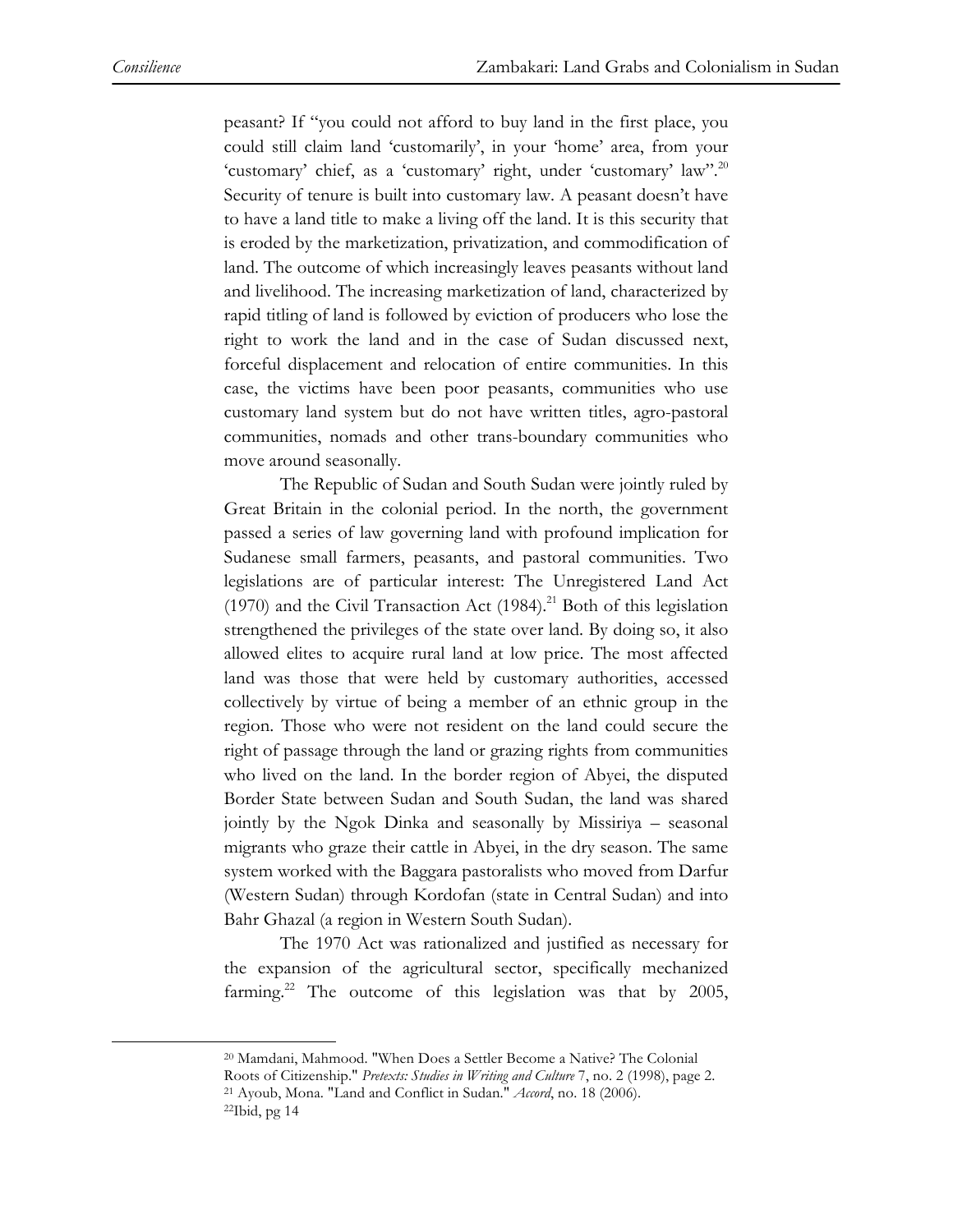mechanized farming has fifteenfold.<sup>23</sup> The legislation "entitled the government to use force in safeguarding "its" land and encouraging the accumulation of land by a minority of rich investors (both local and foreign)."<sup>24</sup> The result was the displacement of communities, mostly agro-pastoralists, from land usually through violence. Both legislations dismantled the defense the peasants, pastoral communities, and nomads had in traditional authorities whose mandate also included the management of land. Lastly both legislation denied traditional authorities, "formal legitimacy or juridical status to traditional property rights, and implied the cancellation of all rights – and income – relating to water, land and grazing by pastoralists."<sup>25</sup>

The forceful eviction and displacement of entire communities, initiated by the passage of these laws in Sudan has created a large population who are landless and internally displaced, without jobs, and access to basic services. According to Dr Mona Ayoub, from the University of Khartoum "The displacement caused by mechanized farming remains a major source of grievance and conflict, reinforcing feelings of neglect, marginalization and social repression, as well as sealing off nomadic routes, water points and pastures, fostering a culture of land-grabbing and creating large landless groups who are forced to work as precarious wage labourers or to migrate"<sup>26</sup> outside the traditional areas.

The challenge faced by most communities is that communal land is not registered land. For centuries communities manage land for usage by all members and that land is accessed communally or through lineage. Access to land use is often more important to peasants than titles. For pastoral and nomadic communities, this is more important given their seasonal movement. They need the right to use the land for grazing and water. Traditionally they have shared the land without resorting to titling it with sedentary farmers and other pastoralist groups.

Under the Unregistered Land Act, unused and unregistered land is deemed unoccupied and hence subject to government takeover or as frequently happens, sold to investors. Using a development ideology, unoccupied lands are deemed to be underutilized or unutilized. These can then be expropriated in national

<sup>23</sup> Ibid, pg 14

<sup>24</sup>Ibid, pg 14

<sup>25</sup>Ibid, pg 14

<sup>26</sup> Ibid, pg 14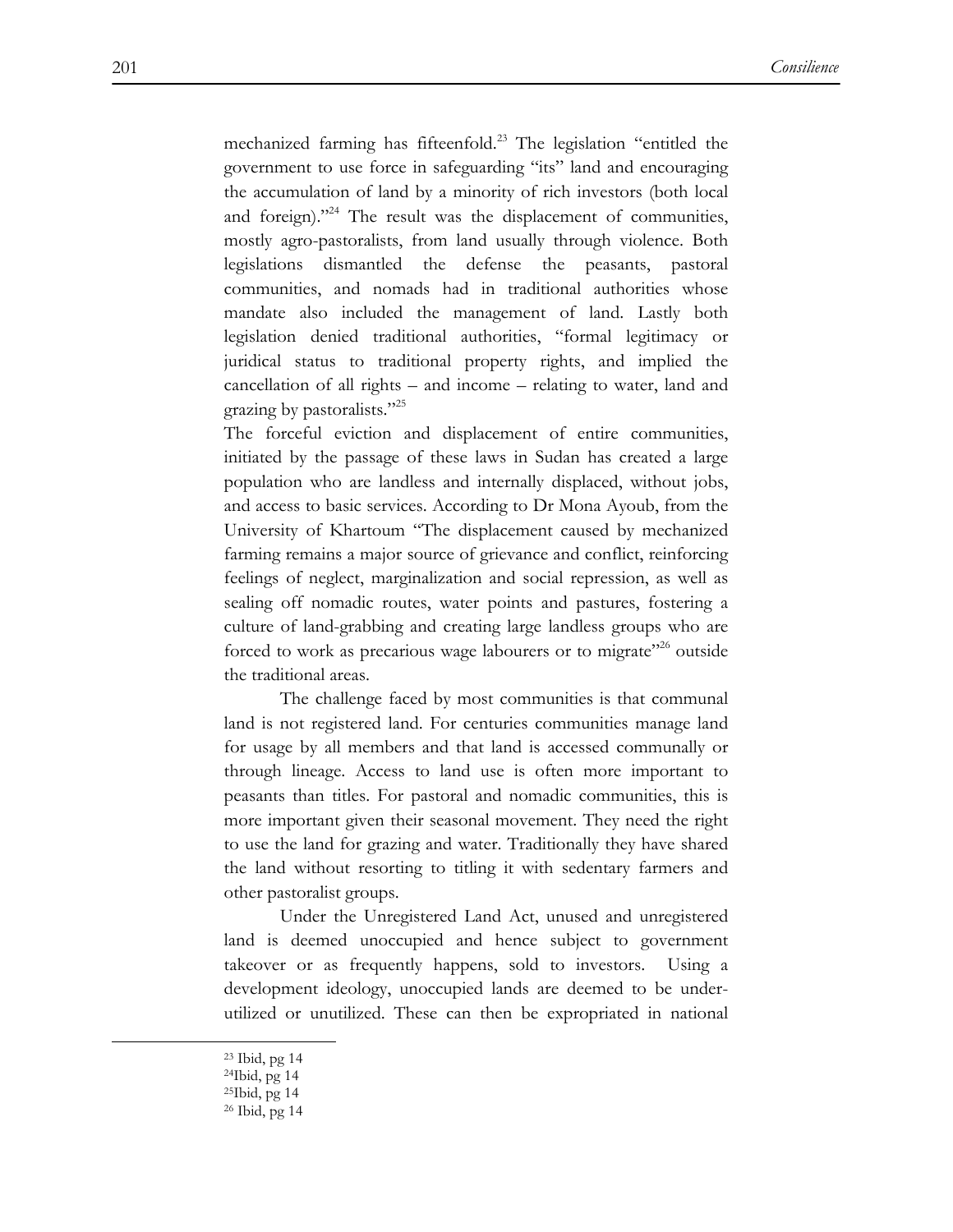interest. The Sudanese case is furthermore complicated by the fact that the law prohibits any recourse to the legal system by peasants and those who have been forcefully evicted or displaced. The legislations confirm the government ownership over all unregistered land on the one hand and remove legal redress brought by victims against the state. This means that "No court is competent to deal with any suit, claim or procedures on land ownership against the Government or any registered owner of investment land allocated to him." In short, the interests of the regime and its supporters are beyond the law."27 The displaced and victims of eviction and displacement have had to resort to violence in dealing with the state in Sudan e.g. conflict in Abyei, Blue Nile, and South Kordofan, all Border States. The issue raised by land grabbing touches on communities' rights to use their land and also on issues of social democracy. The question and challenge for many states in Africa is how to protect social democracy (right of the masses e.g. peasant/pastoral communities), and balance rights with social justice, market fundamentalism with social equity in the face of growing commodification of land and market forces.

## **IV. Conclusion**

This essay engaged with two questions: Who benefits from the 'land grabs'? What can a critical analysis of the 'land grabs' tell us about the contemporary politics of development? To answer these questions, I provided a historical background to the land-grabbing phenomenon by arguing that to understand the crisis requires we look back at the legacy of colonial conquest. Colonial powers advanced two justifications for conquest, civilization and modernity. The latter often presented in development language of increased productivity, modernization of industries, and wealth accumulation. This left a violent legacy of forcefully evicting population from their areas. In the second section, I turned my attention to the case of Sudan where two legislations, the Unregistered Land Act (1970) and the Civil Transaction Act (1984) have left many communities landless and/or displaced. These acts have provided a justification to the state to displace entire population under the guise of improving agriculture productivity. The victims of land grab or forceful eviction and

<sup>&</sup>lt;u> 1989 - Jan Stein Stein, fransk politiker (d. 1989)</u> <sup>27</sup> Yoanes Ajawin and Alexander De Waal, eds., *When Peace Comes: Civil Society and Development in Sudan* (Red Sea Press: Ewing Township, NJ, 2002), 134-5.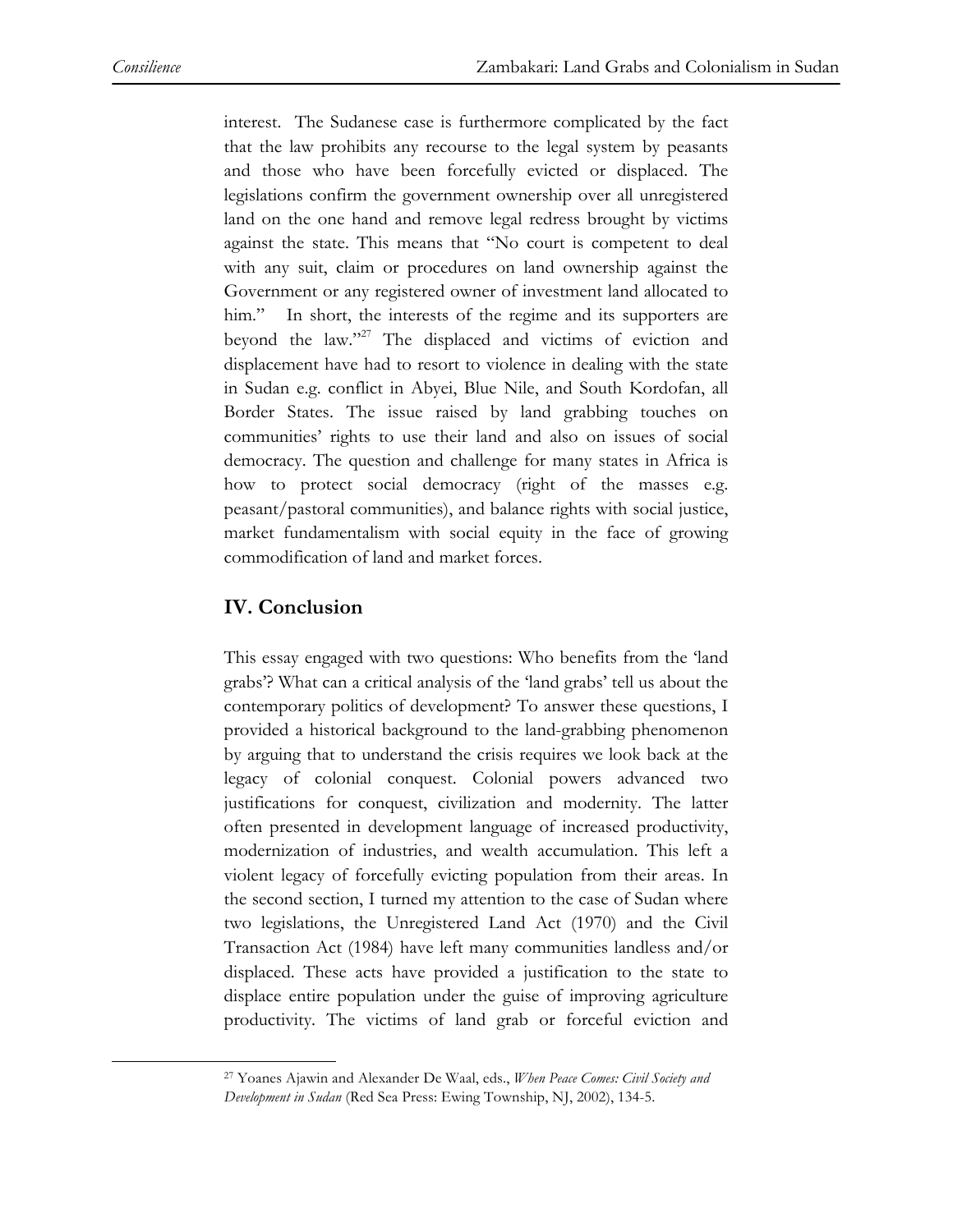dispossession of communal land has been peasants, pastoralists, nomadic and trans-boundary communities whose land management is based on customary land tenure. In conclusion, the biggest challenge in many African states is how to manage and protect social democracy while balancing rights with social justice and safeguarding against increasing market fundamentalism.